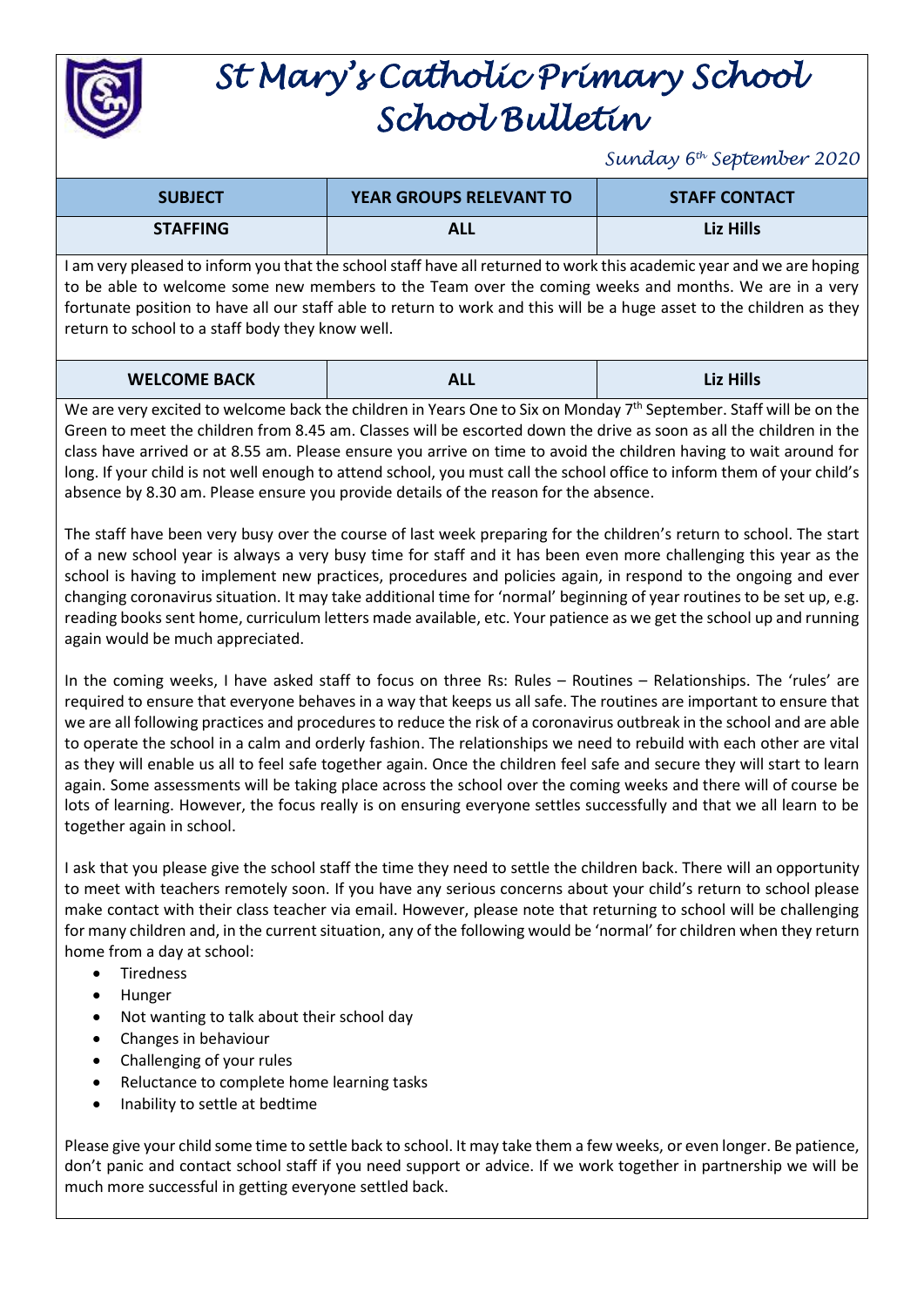## **SOCIAL DISTANCING MEASURES ALL Liz Hills**

As informed in previous correspondence, operational procedures have been put in place to ensure that pupils remain in their class groups. Where the delivery of some aspects of the curriculum for some groups of children requires class groups to be mixed, we have procedures in place to ensure group distancing measures are still in place. To support the delivery of the curriculum and to ensure that the skills and experience of the school staff is best deployed to support the children's needs, staff will be required to work across class groups, with mixed groups of children and one-to-one with individual children. As I am sure you can appreciate this increases the risk of exposure to the virus for the school staff. Having met with staff and discussed their concerns regarding this risk, in light of their own personal and professional situations and as a staff body as a whole, we have agreed to allow additional protective measures to be utilised by staff at their discretion, depending on the situation. We have discussed and agreed the measures to ensure that the delivery of the learning is not impacted in any way. Please note that staff are able to wear face masks or visors if they feel they need to take additional protective measures in some situations. This may include, but is not exclusive to, at collection and drop off times, during one-to-one situations where closer contact with children is required, during meetings with visitors, in corridors or shared areas on the school site. PPE equipment will also be worn by staff (including gloves and aprons) if necessary when administering first aid or personal care. Staff will talk to children about their use of PPE so that they understand that the additional safety measures are being applied to help keep people safe.

**FACE TO FACE MEETINGS ALL Liz Hills**

We will be conducting meetings with parents/carers remotely where possible over the coming months. However, there are occasions where face to face meetings on site will be required. These meetings will take place in spaces that allow for a social distance to be maintained and we will require people to wear face masks or visors during these meetings. If the content of the meetings if of a confidential nature we will try to ensure that the location of the meeting allows privacy to be maintained. However, if this is not possible due to the restriction of the site, a telephone meeting will be advised by school staff.

| <b>RCEPTION CLASS MEETINGS</b> | <b>RECEPTION</b>                                                                                                 | <b>Reception Teachers</b> |
|--------------------------------|------------------------------------------------------------------------------------------------------------------|---------------------------|
|                                | The Reception parent/carers meetings scheduled for the week beginning $7th$ September will be conducted in the   |                           |
|                                | shared area between Reception and Year One. This is not a completely private space so should you wish to discuss |                           |

shared area between Reception and Year One. This is not a completely private space so should you wish to discuss something of a confidential nature with us please request a follow up telephone call. Please remember to wear a face covering during the meeting.

| <b>UNIFORM</b> | <b>ALL</b> | <b>Office Staff</b> |
|----------------|------------|---------------------|
|----------------|------------|---------------------|

**SHOES**: Please note that children do not need to have school shoes for the first part of the autumn term. Trainers are acceptable.

**SCHOOL BADGES**: Our apologies but unfortunately our order for more school badges, made at the end of last term, has not yet been completed. Please do not worry if your child's polo shirts, jumper or cardigan does not yet have the school logo attached. We will inform you when the badges are available. Until the badges are available again, the uniform you have sourced without badges will be perfectly acceptable in school.

**SECOND-HAND UNIFORM SALE**: Mrs Pallant has kindly agreed to run another second-hand uniform sale this coming week. The sale will be held between **2.30 and 3.00 pm on Thursday 10th September in the school hall**. Please access the school through the hall doors, sanitise your hands on arrival and ensure you are wearing a face covering.

| <b>FRUIT/VEG PROVISION</b>                                                                                                   | <b>RED / ORANGE / YELLOW</b><br><b>CLASSES</b> | <b>Office Staff</b> |
|------------------------------------------------------------------------------------------------------------------------------|------------------------------------------------|---------------------|
| Our fruit and veg supplier will resume deliveries of fruit and vegetables for the children in Key Stage One on               |                                                |                     |
| Wednesday 9 <sup>th</sup> September. Please can we ask that parents/carers of children in Key Stage One classes provide a    |                                                |                     |
| piece of fruit or veg for their child to have at snack time on Monday 7 <sup>th</sup> and Tuesday 8 <sup>th</sup> September. |                                                |                     |